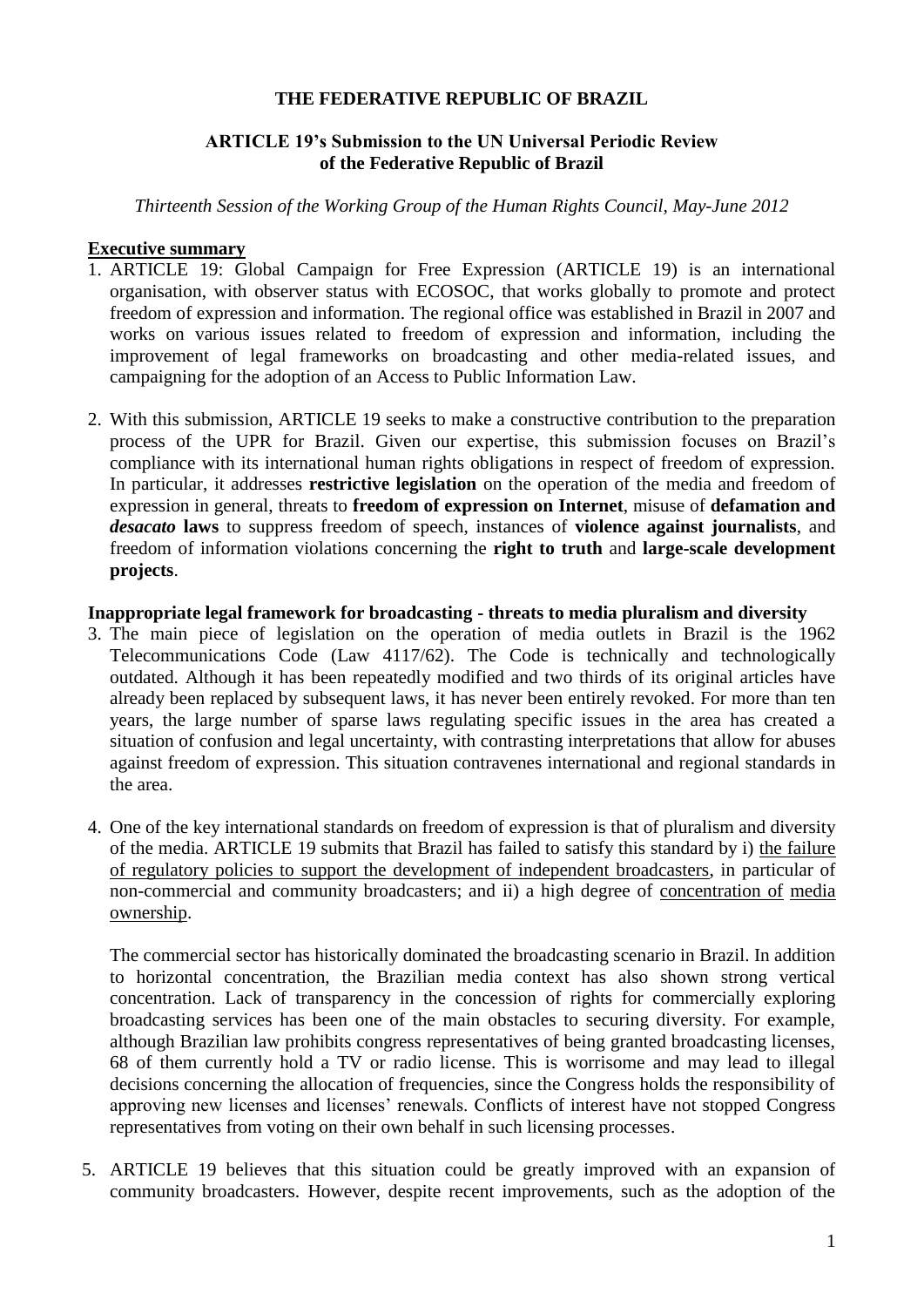National Plan for Community Broadcasting Concessions by the Ministry for Communications, the licensing procedure for community broadcasters, especially radios, is lengthy, ineffective and punitive. Thousands of community broadcasters are still waiting to be attributed a license, some of them for more than 5 years. Many end up operating without such authorisation, resulting in legal actions against them. ARTICLE 19's research at Brazilian federal regional courts identified at least 326 lawsuits against community radios, 154 of them criminal (based in Art. 70 of the Telecommunications Code that criminalizes unlicensed broadcasting operations). Many consider that this article was revoked by the Community Radios Law (Law 9612/98), but most judges fail to recognise this. ARTICLE 19's research also indicates a pattern of discriminatory behaviour by monitoring authorities since commercial radio stations on average do not suffer any type of sanctions for non-compliance with broadcasting regulations. The reality for community radio stations is much different with many accounts of violent behaviour, confiscation of equipment and closing down of stations by ANATEL and the Federal Police.

6. Public service broadcasting is still in its initial stages in Brazil. The Brazilian Communications Company (EBC) was created in April 2008 as a public company to manage and expand the public broadcasting sector in Brazil. It currently manages 1 TV channel, 8 radio channels, 1 radio news agency and 1 internet news agency. EBC has been suffering a number of challenges concerning its independence and financial viability. It is linked to the Communications Secretariat of the Presidency and the Union is its sole shareholder. The law that created EBC established a public fund that should be formed from the collection of a fee imposed on a number of different telecommunication activities (Contribuição de Fomento à Comunicação Pública). This fund, however, has been constitutionally challenged by telecommunication companies and EBC has not had access to its resources. Since EBC is legally barred from broadcasting advertisements and selling air time for publicity, its sustainability is greatly endangered.

#### **Threats to freedom of expression on the Internet**

7. The use of the Internet in Brazil has been growing significantly and continuously (Brazil is the 9<sup>th</sup> country with the largest number of IP addresses in the world) and the Internet has assumed an important role as a key tool for the exercise of freedom of expression and information. At the same time, ARTICLE 19 is concerned about attempts to adopt legislation restricting freedom of speech on the Internet. For example, a Bill on Cybercrimes (Draft Bill 84/99, or "Azeredo" Bill) has been under discussion at the Brazilian Congress for 12 years. The text proposes a number of provisions that may limit freedom of expression online, most of them resulting from the use of vague and open terminology in the definition of crimes. The Bill also sets up the obligation of internet service providers to inform authorities about any possible crimes that may have been committed through the internet services provided under their responsibility. The imposition of this type of liability on intermediaries has been condemned under international freedom of expression standards and may have a chilling effect on the free flow of information online.

### **Civil and criminal defamation and** *desacato*

8. ARTICLE 19 continues to be profoundly concerned by the use of *desacato* laws, a class of legislation that criminalizes expression which offends, insults, or threatens a public functionary in the performance of his or her official duties. *Desacato* provisions are present in a number of provisions in Brazil, including in Article 331 of the Criminal Code. *Desacato* provisions protect officials from public scrutiny and criticism and run counter to democratic values of transparency and accountability and can be easily abused by authorities. For example, most recently, in September 2011, Felipe Werneck, a reporter covering a robbery in a hostel in Leblon, Rio de Janeiro, was taken into custody for *desacato* because he refused to leave the Police Station where he was trying to collect information about the robbery.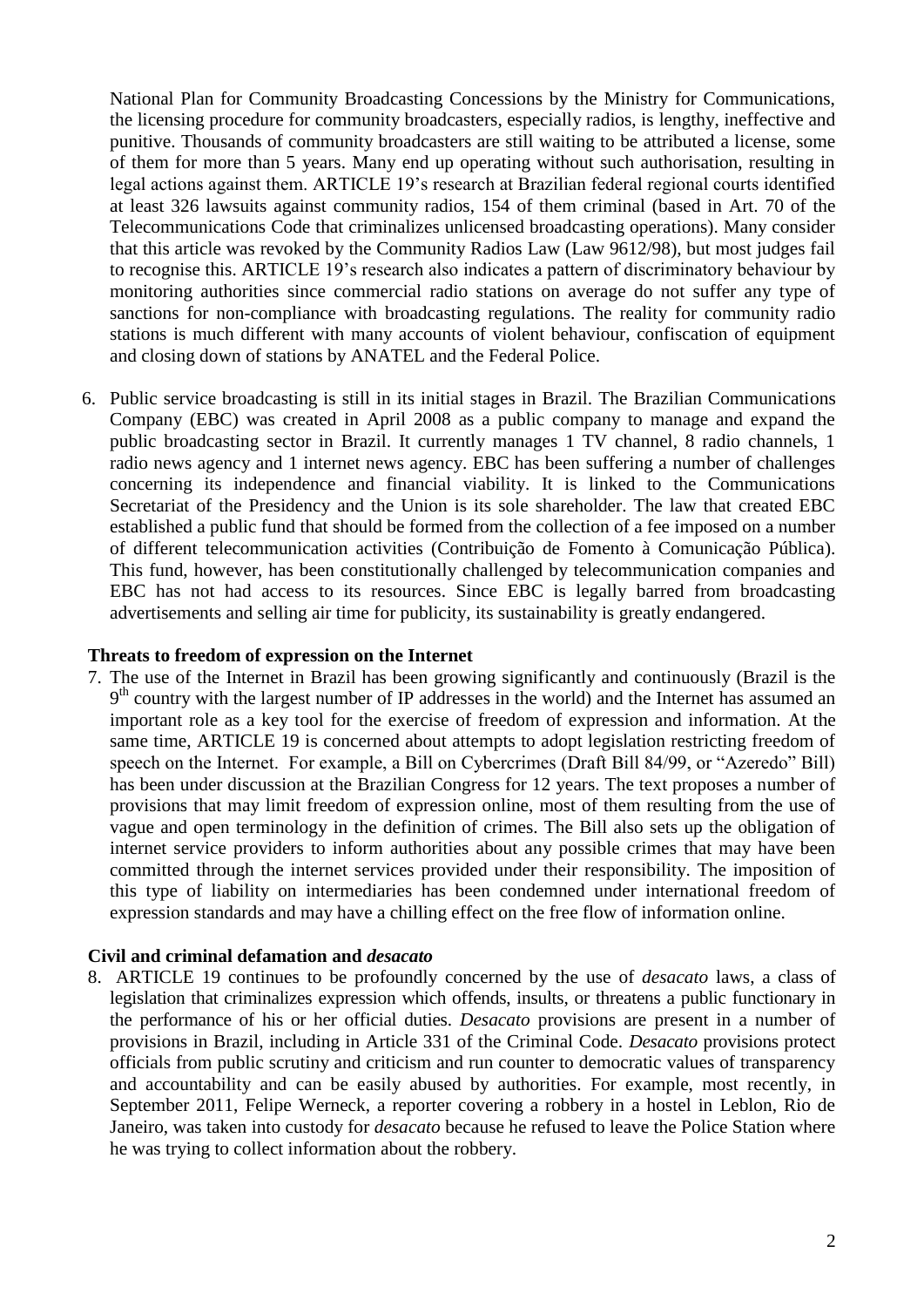- 9. In addition to *desacato* laws, the Brazilian legislation set up criminal sanctions for "crimes against the honor", which include calumny, defamation and slander. Calumny is the act of attributing a crime to someone, while knowing or having reasons to believe this is not true. Defamation is the act of attributing to someone a fact that is offensive to his/her reputation. Slander is the act of offending someone's dignity or morals. According ARTICLE 19's research, in the majority of cases taken to courts in relation to these crimes the plaintiff is a public official or authority.
- 10. ARTICLE 19 is also particularly concerned with the high number of civil defamation cases that are currently under way in the country and with the nature of these cases. Some particularly concerning features of defamation include (i) the lack of a ceiling and clear methodology for setting up indemnification amounts; (ii) the use of injunctions and provisional decisions amounting to prior censorship; and (iii) the fact that most cases refer to denouncements concerning corruption and other irregularities involving public officials.
- 11. ARTICLE 19 interviewed some journalists that are facing more than a dozen lawsuits. Journalist Juca Kfouri, for example, told ARTICLE 19 that he "lost count" of the lawsuits. At least 50 of them were filed by the head of the Brazilian Football Confederation, Mr. Ricardo Teixeira, recently accused of corruption in relation to the preparation works for the 2014 World Cup to take place in Brazil (involving millions in public funds). A Parliamentary Investigative Commission has been set up to investigate the case. Mr. Teixeira has also been accused by British journalist Andrew Jennings, from the BBC, concerning a major FIFA scandal relating to the payment of bribes. Mr. Jennings is also facing a defamation lawsuit put forward by Mr. Teixeira.

# **Violence against journalists**

- 12. Violence against journalists is also a concern for ARTICLE 19. According to available information, at least 6 journalists were murdered in Brazil between 2007 and 2010 and at least 58 cases of physical aggression were reported in the same period. However, in 2011, ARTICLE 19 has already recorded 6 cases of killings of journalists, all of them while carrying out their professional duties: Luciano Leitão Pedrosa, killed on 9 April, in the city of Vitoria de Santo Antão, State of Pernambuco; Valério Nascimento, killed in May 3, in Rio Claro, State of Rio de Janeiro; Edinaldo Filgueira, killed on 15 June, in Serra do Mel, State of Rio Grande do Norte; Auro Ida, killed on 22 July in Cuiabá, State of Mato Grosso; Valderlei Canuto Leandro, killed on 1 September in Tabatinga, State of Amazonas; and Gelson Domingo, killed on 13 November in Rio de Janeiro, State of Rio de Janeiro. All cases are pending investigation. In addition, reports show that 13 (out of 27) cases of killings of journalists reported since 1992, remain unsolved. Impunity is a major factor that indirectly promotes the occurrence of new cases of violence against journalists, since perpetrators feel safe and immune to any type of liability.
- 13. According to interviews carried out by ARTICLE 19, in the majority, cases of violence against journalists relate to the publication or broadcasting of investigative pieces on corruption or other irregular behavior by public authorities. Organized crime syndicates**,** corrupt politicians and police officers were indicated as the main perpetrators**.**
- 14. Journalists and freedom of expression groups interviewed by ARTICLE 19 also confirmed that journalists and media workers working for small media outlets in the North and Northeast administrative regions of the country are particularly vulnerable to direct acts of violence and threats. Those working for regional and national media outlets, most of which are based in state capitals, while not immune to threats or attacks, are somehow less at risk of physical aggression.

# **Access to information and the right to truth**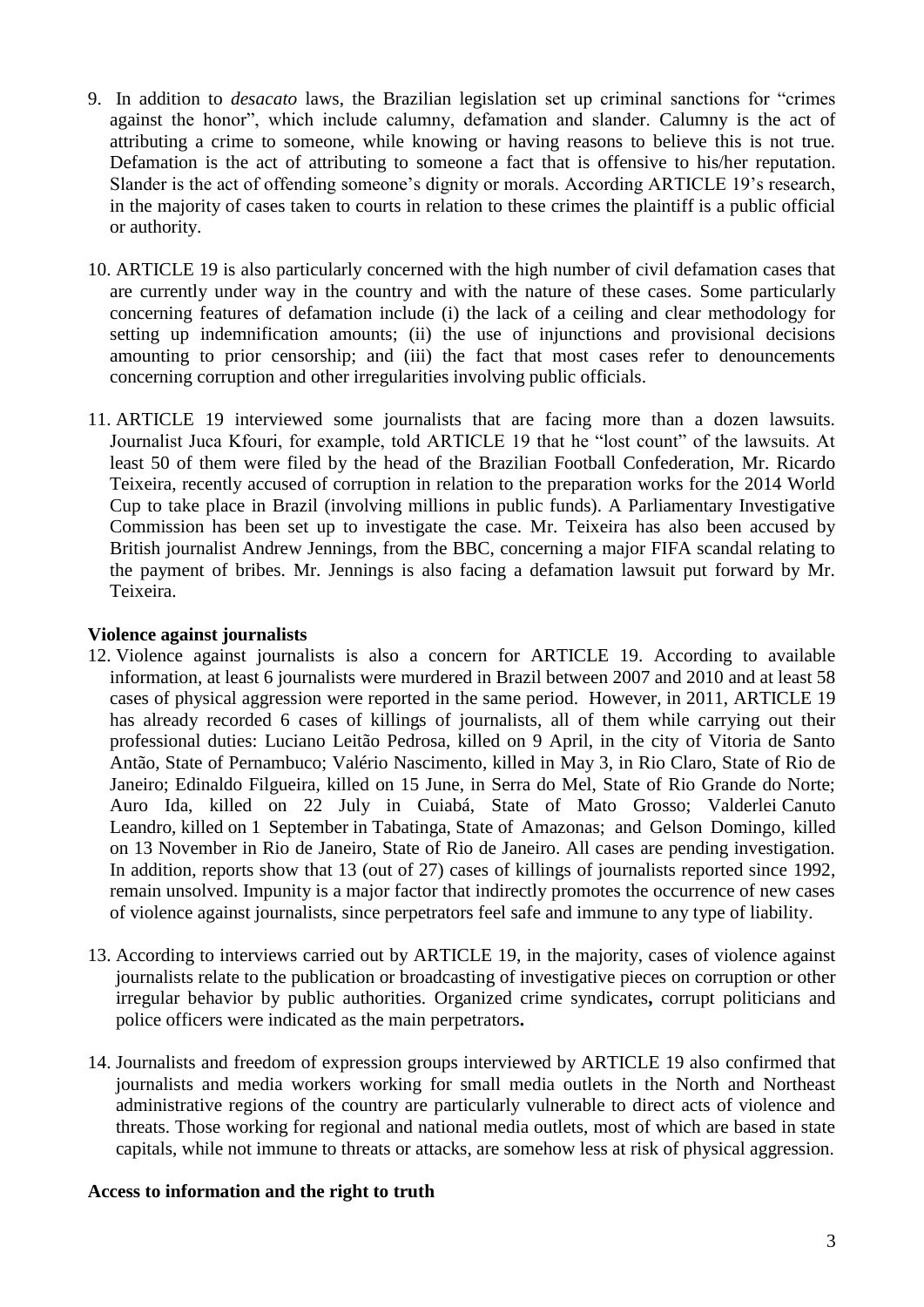- 15. ARTICLE 19 remains seriously concerned about the continuous secrecy over the files concerning serious human rights violations that occurred during the Brazilian military dictatorship. More than 20 years after the end of the authoritarian regime, the families and friends of those killed and those forcibly disappeared still wait to learn the truth about what happened to their loved ones. Although Brazil has already been condemned for this situation by the Inter-American Court of Human Rights in *Gomes Lund and others v. Brazil* (the "Araguaia Guerrilla" case), it failed to adopt measures to fully implement the decision.
- 16. ARTICLE 19 also regrets that the 1979 Amnesty Law remains in force, creating obstacles to the exercise of the right to information and the right to the truth for the victims of the dictatorship and their relatives. This law provided a certificate of whereabouts unknown or presumed death of the political disappeared, exempting the military-civilian regime of their responsibilities and preventing the elucidation of the circumstances of the deaths. ARTICLE 19 notes that the amnesty laws that provide for the establishment of statutes of limitations or exclude responsibility for certain crimes have been already declared incompatible with the American Convention on Human Rights by the Inter-American Court.
- 17. ARTICLE 19 welcomes the creation of the Truth Commission in November 2011. The Commission shall investigate human rights violations that occurred between 1946 and 1985, including the disappearance of activists, murders and torture. We note that although it will have investigative powers, perpetrators will not be prosecuted due to the Amnesty Law that is still in force. The Commission could have a significant role in redressing the lack of information regarding this period, however it is delegated with a very difficult task considering that it will operate only for 2 years, will be composed of 7 members and cover such an extensive period of Brazilian history.

### **Access to public information and large development projects**

- 18. ARTICLE 19 fully welcomes the passing of the Access to Public Information Law in November 2011. The law is progressive in many of its provisions and a significant step forward in the realisation of the right to information in Brazil. We regret, however, that the law failed to establish an independent body tasked with responsibility of enforcing the law and promoting the right to information in the country. This law should also be instrumental in making the access to information a reality in the country, including large development projects.
- 19. Brazil's economic growth in the past years has led to a speedy increase in the number of large scale development projects underway in the country. Large dams connected to power plants, highways, bridges, beautification and urban renovation projects are frequently seen around the territory. Despite seeking to create infrastructure and bring progress, these projects have a significant social and environmental impact and they have disproportionally severe effects on traditional, rural and indigenous communities.
- 20. ARTICLE 19's monitoring shows that many development projects have resulted in serious violations of freedom of expression and information rights. In the case of indigenous communities, proper consultations - as determined by ILO Convention 169 – are rarely if ever organized before the beginning of the project. It is common for affected communities to be denied complete and significant information about the projects, including in relation to displacement and severe deterioration of environmental conditions. Public hearings are called with insufficient prior notice and documents and reports are provided in format and language that may be inaccessible to many of those that will be affected. There is no space for true participation by civil society in the environmental licensing procedures. In some cases, ARTICLE 19 received reports of community leaders threatened for speaking out against this situation and opposing the implementation of projects.